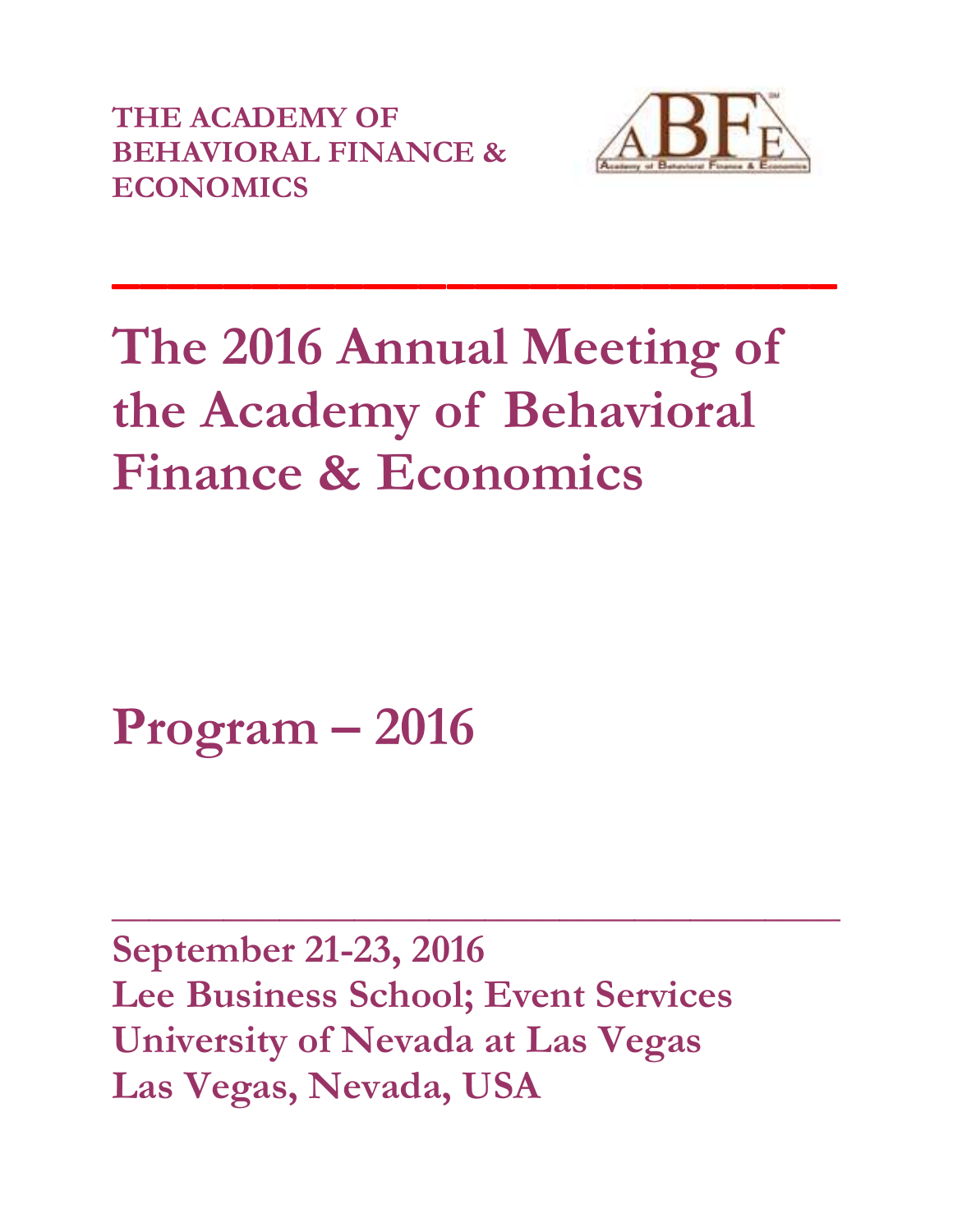## **2016 Conference Program and Venue:**

### **Wednesday Event, September 21, 2016**

**4:00-7:00 PM; Reception, Networking, Conference Package Pick up, and Registration Location: Art Gallery; Event Services/Student Union**, located at 4505 S Maryland Pkwy, Paradise, Las Vegas, Nevada 89154; <http://www.unlv.edu/eventservices>

**Invitation to Join** Academy of Behavioral Finance & Economics' 5,700+Member Group on LinkedIn: "**Behavioral Finance: Theory & Practice**": [http://www.linkedin.com/groups?home=&gid=3164665&trk=anet\\_ug\\_hm](http://www.linkedin.com/groups?home=&gid=3164665&trk=anet_ug_hm) . If you do not have a LinkedIn account, it takes just a minute to join LinkedIn first and then join our Group.

**Invitation to Join** Academy of Behavioral Finance & Economics and Receive for free ABF&E's Official Journal: *The Journal of Behavioral Finance & Economics; under the Co-Editorship of James Ang,* **Marie-Helene Broihanne,** *Werner DeBondt, and John Nofsinger. Managing Editor: Edward R. Lawrence.* **Join**:<http://www.aobf.org/>



**In Partnership with the European-Union-based Institute of Entrepreneurship at the H.E.R.M.E.S. Universities Networks, we Proudly Announce**

**Our Europe-2017 Conference at The University of Hohenheim Stuttgart, Germany; March 16-17, 2017 Call for Papers/Participation: [staff@abof.org](mailto:staff@abof.org)**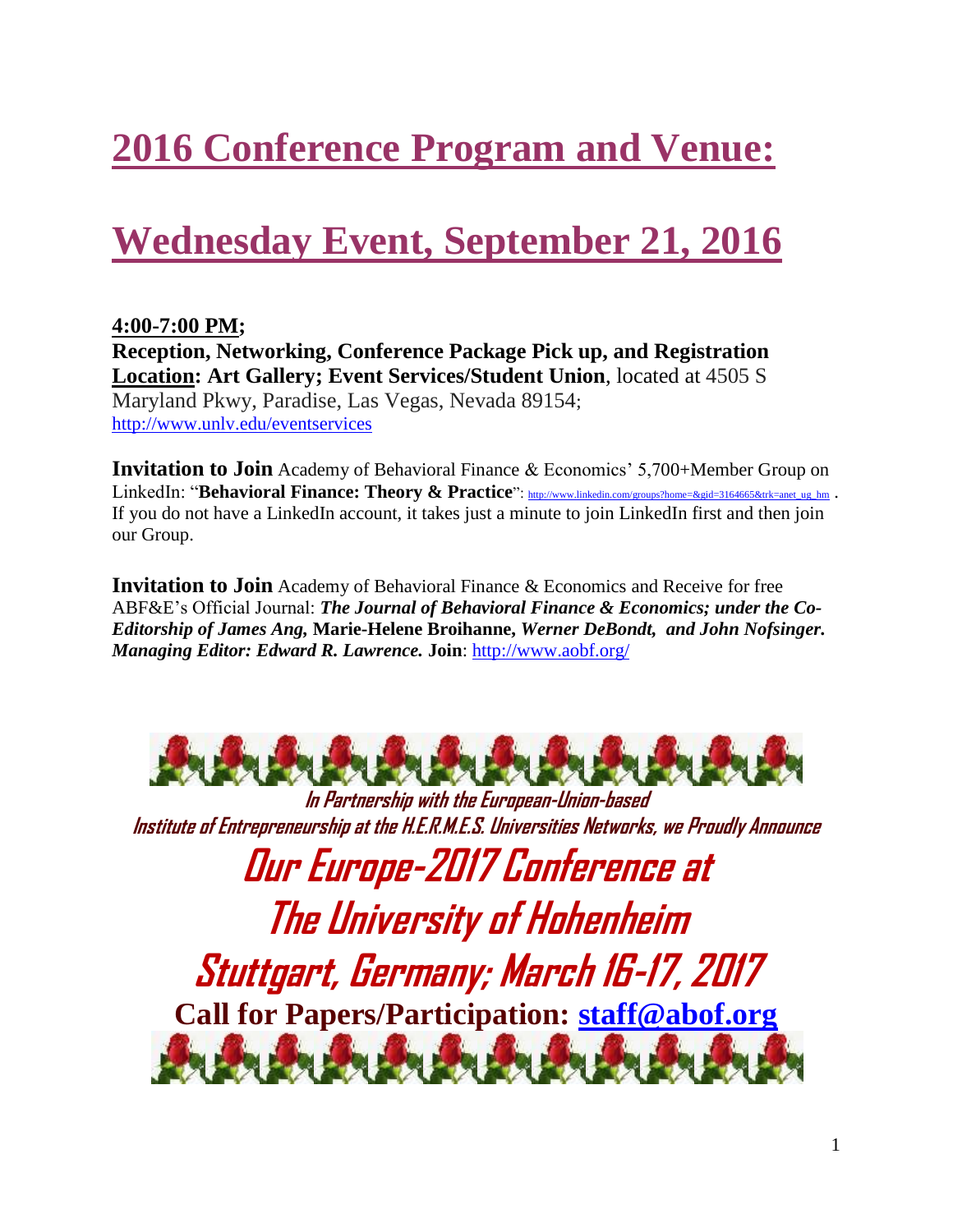### **Thursday Program, September 22, 2016**

### **Program Opening**

**7:30-8:30 AM Registration & Continental Breakfast**

**Location: Meeting Room 208-A, at the Event Services/Student Union**, located at 4505 S Maryland Pkwy, Paradise, Las Vegas, Nevada 89154; <http://www.unlv.edu/eventservices>

**8:30 to 8:45 AM**

### **Opening Remarks**

R. Russell Yazdipour Academy of Behavioral Finance & Economics

Brent Hathaway Dean, Lee Business School University of Las Vegas at Nevada

Ali Fatemi DePaul University

Edward R Lawrence Florida International University

Guido Max Mantovani Università Ca' Foscari, Venezia & H.E.R.M.E.S. Universities, Strasbourg

Monika Gehde-Trapp University of Hohenheim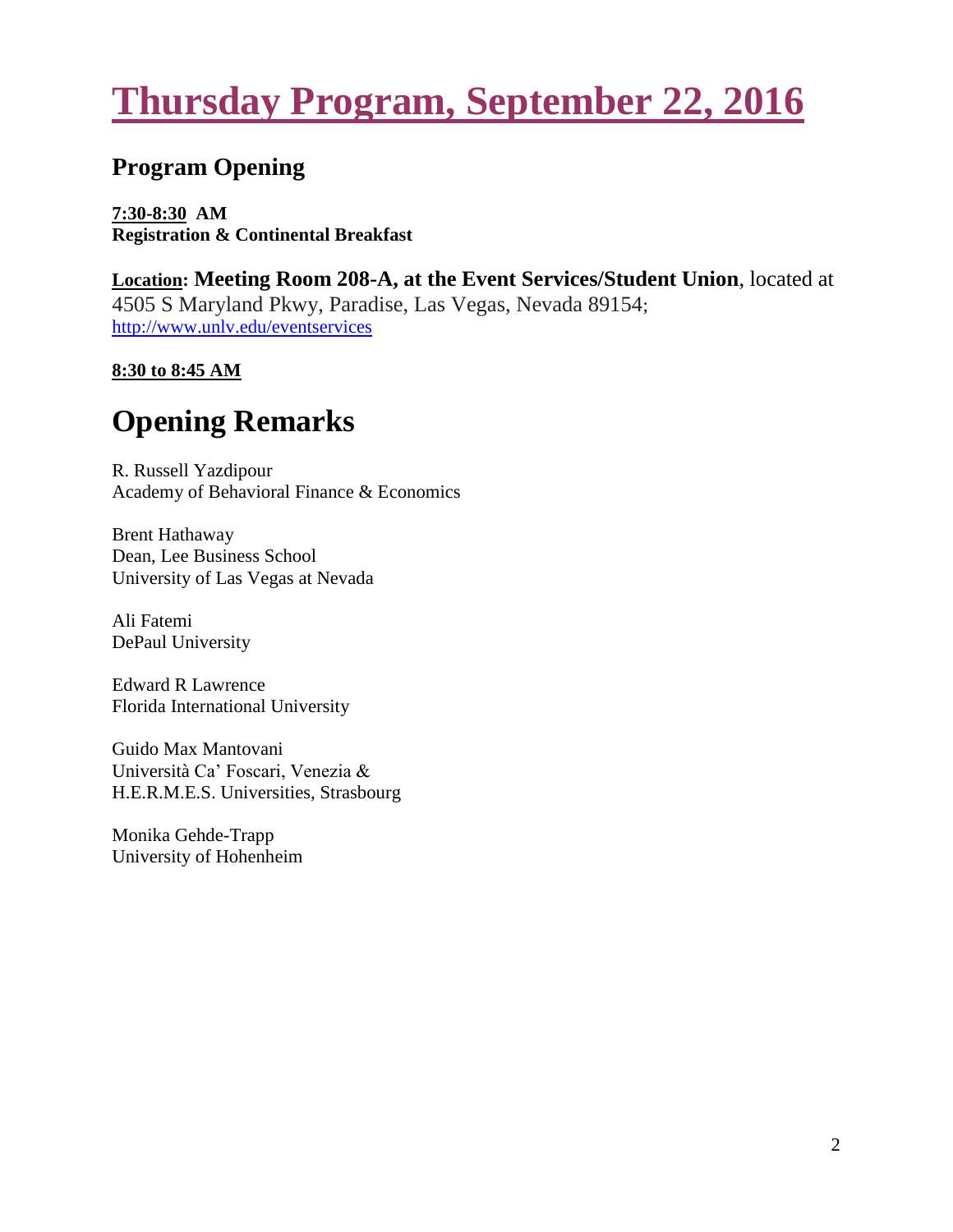### **8:45-10:15; Session—1**

**Thursday Program, September 22, 2016**

| <b>Morning Sessions</b>                     | <b>Track A</b><br><b>Meeting Room: 207</b>                                                           | <b>Track B</b><br><b>Meeting Room: 209</b>                                                                                     |
|---------------------------------------------|------------------------------------------------------------------------------------------------------|--------------------------------------------------------------------------------------------------------------------------------|
| <u>Thursday, 9/22/16,</u><br><u>Program</u> | <b>Sentiments, Volatility, and</b><br>$Risk - I$<br>Session Chair:                                   | <b>Behavioral Finance Aspects</b><br>of Trading and Investing - I<br><b>Session Chair:</b>                                     |
| <u>8:45-10:15</u>                           | Indira Puria<br><b>Stanford University</b>                                                           | Ali Fatemi<br>DePaul University                                                                                                |
| Session-1                                   | <b>Investor Sentiment,</b><br><b>Flight-to-Quality, and</b><br><b>Corporate Bond Co-</b><br>movement | <b>Abnormal Stock Market</b><br><b>Returns around Peaks in</b><br><b>VIX: The Evidence of</b><br><b>Investor Overreaction?</b> |
|                                             | Sebastian Bethke<br>University of Cologne,<br>Germany                                                | Valeriy Zakamulin<br>University of Agder, Norway                                                                               |
|                                             | Monika Gehde-Trapp<br>University of Hohenheim,<br>Germany                                            | Discussant:<br>Ajay Bhootra<br>California State University,<br>Fullerton                                                       |
|                                             | Alexander Kempf<br>University of Cologne,                                                            | The 52-Week High and<br><b>Gross Profitability Premium</b>                                                                     |
|                                             | Discussant:<br>Jaroslav Bukovina                                                                     | Ajay Bhootra<br>California State University,<br>Fullerton                                                                      |
|                                             | <b>Sentiment of a Society,</b><br><b>Price Takers and Large-</b><br>cap Stock Liquidity              | Discussant:<br>Saumya Ranjan Dash<br>Indian Institute of<br>Management Indore, India                                           |
|                                             | Jaroslav Bukovina<br>Mendel University, Italy                                                        | <b>Does Investor Sentiment</b><br><b>Explain the Momentum</b>                                                                  |
|                                             | Discussant:<br>Jiri Tresl                                                                            | <b>Market Perspective</b>                                                                                                      |
|                                             | Germany<br>Mendel University, Italy<br>University of Nebraska                                        | <b>Profit? An Emerging</b><br>Saumya Ranjan Dash                                                                               |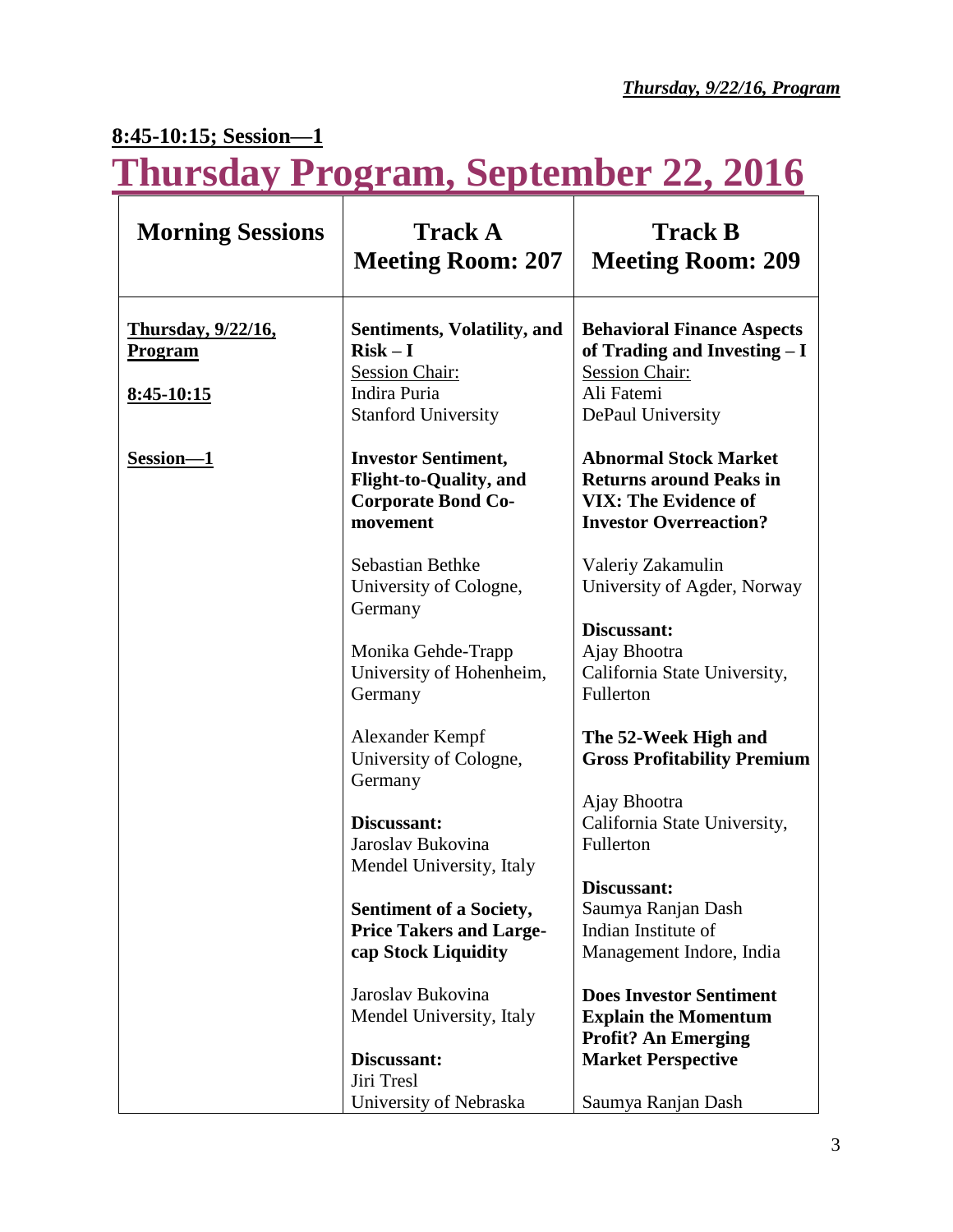|                                            | <b>Sentiment and Stock</b>                                  | Indian Institute of                            |
|--------------------------------------------|-------------------------------------------------------------|------------------------------------------------|
|                                            | <b>Returns: Anticipating a</b>                              | Management Indore, India                       |
| Thursday, 9/22/16,                         | <b>Major Sporting Event</b>                                 |                                                |
| <b>Program</b>                             |                                                             | Discussant:                                    |
|                                            | Jiri Tresl                                                  | Valeriy Zakamulin                              |
| 8:45-10:15                                 | University of Nebraska                                      | University of Agder, Norway                    |
|                                            |                                                             |                                                |
|                                            | Brian C. Payne                                              |                                                |
| Session-1                                  | <b>US Air Force Academy</b>                                 |                                                |
|                                            |                                                             |                                                |
|                                            | Geoffrey C. Friesen                                         |                                                |
|                                            | University of Nebraska                                      |                                                |
|                                            |                                                             |                                                |
|                                            | Discussant:                                                 |                                                |
|                                            | Monika Gehde-Trapp                                          |                                                |
|                                            | University of Hohenheim,                                    |                                                |
|                                            | Germany                                                     |                                                |
|                                            |                                                             |                                                |
|                                            |                                                             |                                                |
|                                            |                                                             |                                                |
| ***************                            | ***************                                             | ***************                                |
|                                            |                                                             |                                                |
| <u>10:15-10:30 Break</u><br>************** | <u>10:15-10:30 Break</u><br>***************                 | 10:15-10:30 Break<br>***************           |
|                                            |                                                             |                                                |
|                                            |                                                             |                                                |
|                                            |                                                             |                                                |
| 10:30-12:00                                | Sentiments, Volatility, and                                 | <b>Behavioral Finance Aspects</b>              |
|                                            | $Risk - II$                                                 | of Trading and Investing -                     |
|                                            |                                                             | $\mathbf{I}$                                   |
| Session-2                                  | <b>Session Chair:</b>                                       | <b>Session Chair:</b>                          |
|                                            | Valeriy Zakamulin                                           | Betty Wu                                       |
|                                            | University of Agder,                                        | University of Glasgow, UK                      |
|                                            | Norway                                                      | <b>Media Deterrence and</b>                    |
|                                            |                                                             |                                                |
|                                            | <b>Swarm Intelligence?</b><br><b>Sentiment of the Crowd</b> | <b>Illegal Insider Trading</b>                 |
|                                            | and Stock Returns                                           | <b>Prior to Merger</b><br><b>Announcements</b> |
|                                            |                                                             |                                                |
|                                            | <b>Matthias Pelster</b>                                     | Mark Aleksanyan                                |
|                                            | Leuphana University of                                      | University of Glasgow, UK                      |
|                                            | Lueneburg, Germany                                          |                                                |
|                                            |                                                             | Jo Danbolt                                     |
|                                            | Discussant:                                                 | University of Edinburgh, UK                    |
|                                            | Corey A. Shank                                              |                                                |
|                                            | University of Texas Rio,                                    | Antonios Siganos                               |
|                                            | <b>Grande Valley</b>                                        | University of Glasgow, UK                      |
|                                            |                                                             |                                                |
|                                            | <b>Psychopathic Traits and</b>                              | Betty Wu                                       |
|                                            | <b>Financial Risk Preferences</b>                           | University of Glasgow, UK                      |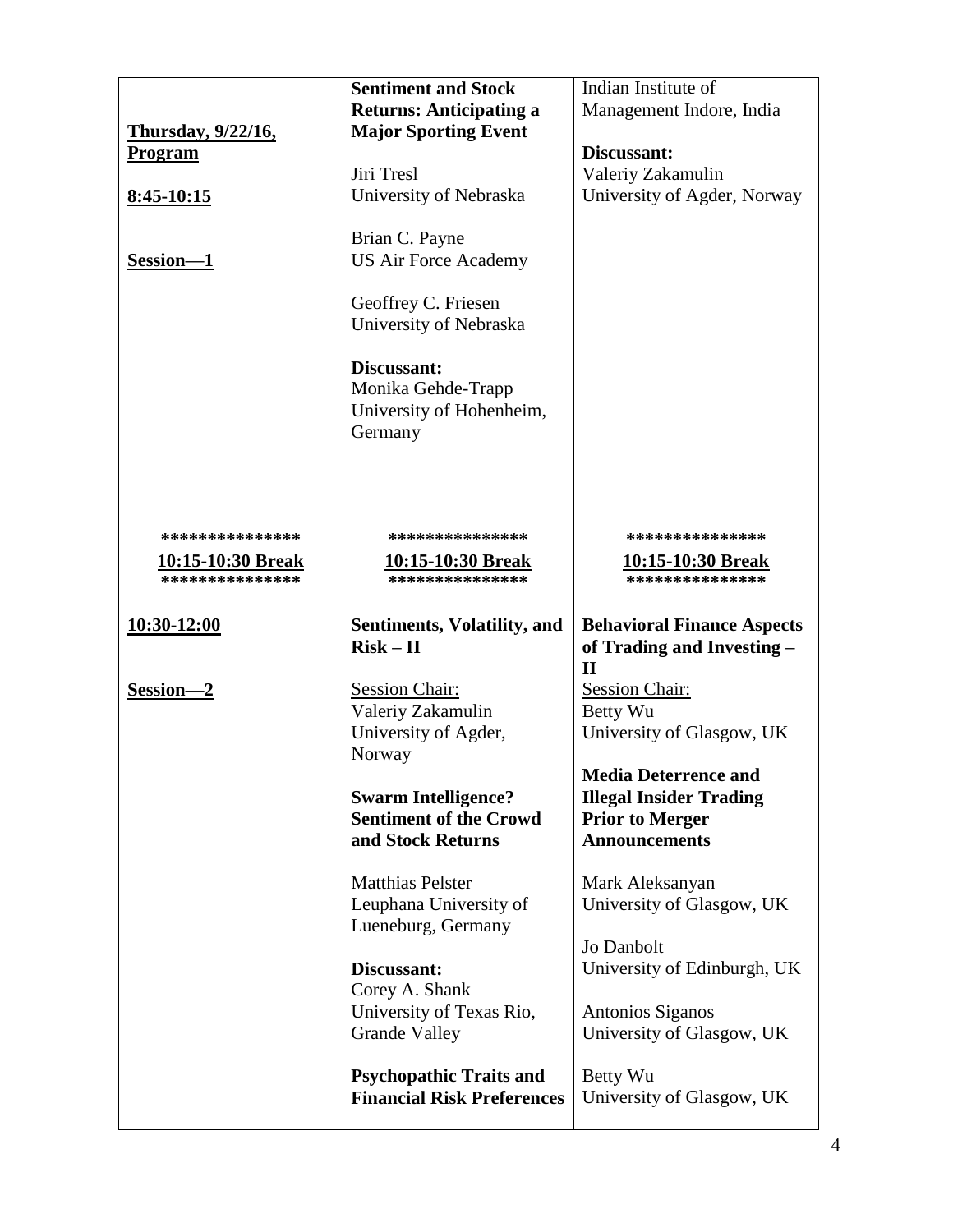|                            | Corey A. Shank                    | Discussant:                        |
|----------------------------|-----------------------------------|------------------------------------|
|                            | University of Texas Rio,          | Dimitra Papadovasilak              |
| <b>Thursday</b> , 9/22/16, | <b>Grande Valley</b>              | University of Nevada, Reno         |
| <b>Program</b>             |                                   |                                    |
|                            | Discussant:                       | The Effect of Early and            |
| <u>10:30-12:00</u>         | Danika Wright                     | <b>Salient Investment</b>          |
|                            | University of Sydney,             | <b>Experiences on Subsequent</b>   |
|                            | Australia                         | <b>Asset Allocations - An</b>      |
| Session-2                  |                                   | <b>Experimental Study</b>          |
|                            | <b>Superstition and Financial</b> |                                    |
|                            | <b>Decision-Making: The</b>       | Dimitra Papadovasilak              |
|                            | <b>Case of Residential Real</b>   | University of Nevada, Reno         |
|                            | <b>Estate</b>                     |                                    |
|                            |                                   | Federico Guerrero                  |
|                            | Danika Wright                     | University of Nevada, Reno         |
|                            | University of Sydney,             |                                    |
|                            | Australia                         | James Sundali                      |
|                            |                                   | University of Nevada, Reno         |
|                            | Discussant:                       |                                    |
|                            | <b>Matthias Pelster</b>           | Discussant:                        |
|                            | Leuphana University of            | <b>Anthony Bellofatto</b>          |
|                            | Lueneburg, Germany                | Louvain School of                  |
|                            |                                   | Management, Belgium                |
|                            |                                   |                                    |
|                            |                                   | <b>How Does Language</b>           |
|                            |                                   | <b>Similarity Impact Foreign</b>   |
|                            |                                   | <b>Investing in a Multilingual</b> |
|                            |                                   | Country?                           |
|                            |                                   | Anthony Bellofatto                 |
|                            |                                   | Louvain School of                  |
|                            |                                   | Management, Belgium                |
|                            |                                   |                                    |
|                            |                                   | Discussant:                        |
|                            |                                   | Betty Wu                           |
|                            |                                   | University of Glasgow, UK          |
|                            |                                   |                                    |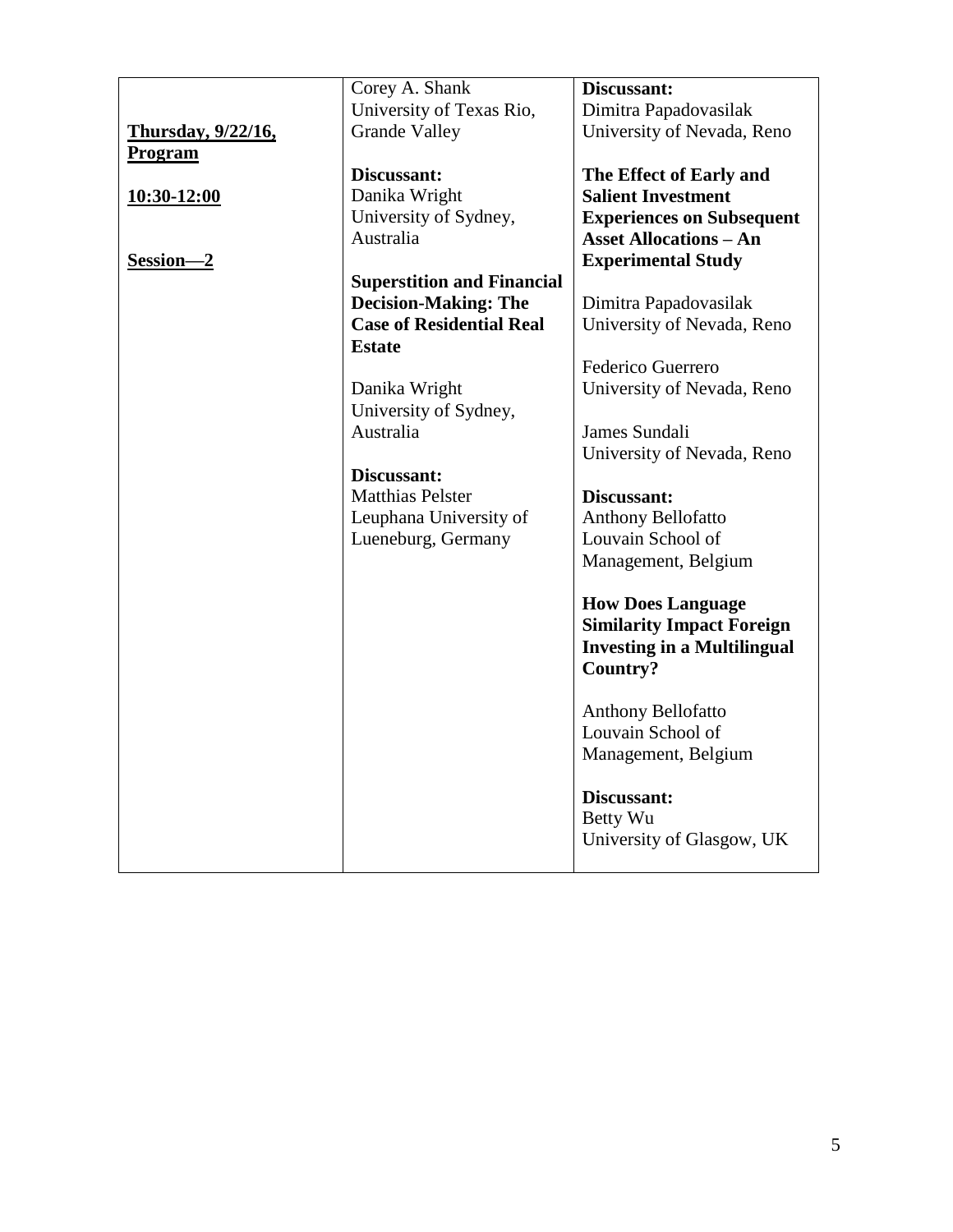**Thursday; 9/22/16**

**12:00-2:00 PM Luncheon & Keynote Address Location: Meeting Room 208-A**

## **The Keynote Address-2016**

**12:00-12:45- Lunch**

**12:45-2:00 Keynote Address; followed by some Q & A**

**"The Psychology of Risk: Reflections on a Half-Century Research Odyssey"**

# **Professor Paul Slovic Decision Research**

**2:00-2:15- Short Break before Next Regular Sessions**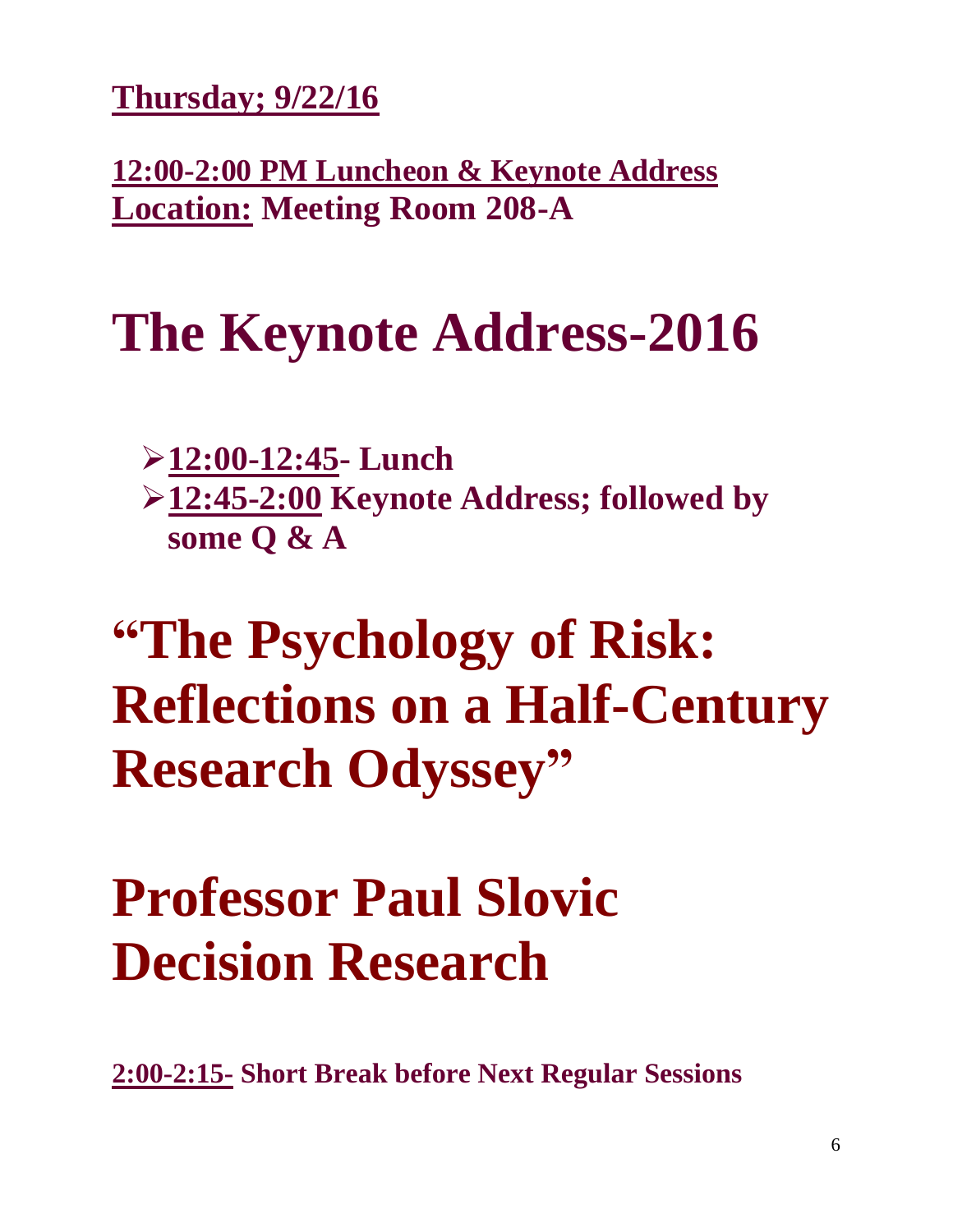### **2:15-3:45; Session 3**

|                                              | <b>Track A</b>                                                                             | <b>Track B</b>                                                       |
|----------------------------------------------|--------------------------------------------------------------------------------------------|----------------------------------------------------------------------|
| <b>Thursday</b> , 9/22/16,<br><b>Program</b> | <b>Meeting Room: 207</b>                                                                   | <b>Meeting Room: 209</b>                                             |
| <u>2:15-3:45</u>                             | <b>Behavioral Finance:</b><br><b>Theory and Model</b><br>Building $-I$                     | <b>Gender and Decision</b><br><b>Making</b><br><b>Session Chair:</b> |
| Session-3                                    | <b>Session Chair:</b><br>Victor Ricciardi<br>Goucher College                               | <b>Edward R Lawrence</b><br>Florida International<br>University      |
|                                              | <b>Aggregate Investor</b><br><b>Confidence, Price</b><br><b>Momentum, and Asset</b>        | <b>Signaling and competition</b><br>Indira Puria                     |
|                                              | Pricing                                                                                    | <b>Stanford University</b>                                           |
|                                              | Christoph Meier<br>Macquarie University                                                    | Dan Ariely<br>Duke University                                        |
|                                              | Discussant:<br>Amir Alizadeh                                                               | Discussant:<br>Robert B. Durand                                      |
|                                              | <b>City University London</b>                                                              | Curtin University, Australia                                         |
|                                              | <b>Investors' Behavior and</b><br><b>Dynamics of Ship Prices:</b><br>A Heterogeneous Agent | <b>Myopic Loss Aversion,</b><br><b>Personality and Gender</b>        |
|                                              | <b>Model</b>                                                                               | Robert B. Durand<br>Curtin University, Australia                     |
|                                              | Amir Alizadeh<br><b>City University London</b>                                             | Lucia Fung<br>Hong Kong Baptist                                      |
|                                              | T. L. Yip and Helen<br>Thanopoulou                                                         | University, Hong Kong                                                |
|                                              | University of the Aegean                                                                   | Manapon Limkriangkrai<br>Monash University                           |
|                                              | Discussant:<br>Mary Riddel                                                                 | Australia                                                            |
|                                              | University of Nevada, Las<br>Vegas                                                         | Discussant:<br>Corey A. Shank<br>University of Texas Rio,            |
|                                              | <b>Is There (A Methodology</b><br>To Measure) A Corporate                                  | <b>Grande Valley</b>                                                 |
|                                              | <b>Governance Risk</b><br><b>Premium Into The</b>                                          | <b>Do Institutional Investors</b><br><b>Avoid Women?</b>             |
|                                              | <b>Corporate Cost Of</b><br>Capital?                                                       | Jodonnis Rodriguez                                                   |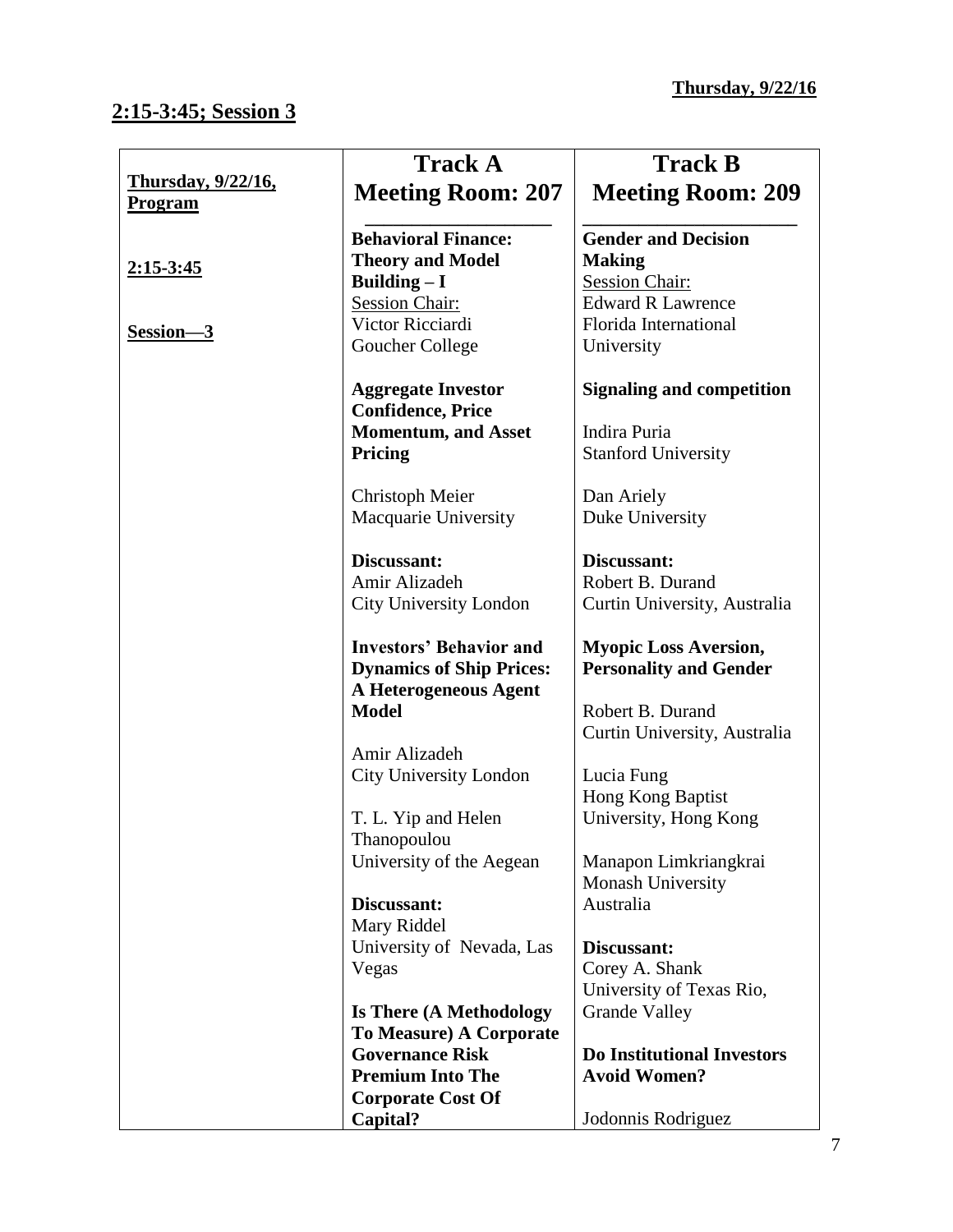| Thursday, 9/22/16,        |                                  | Florida International             |
|---------------------------|----------------------------------|-----------------------------------|
| <b>Program</b>            | Giorgio Bertinetti               | University                        |
|                           | Ca' Foscari University           |                                   |
| <u>2:15-3:45</u>          |                                  | <b>Edward R Lawrence</b>          |
|                           | Guido Max Mantovani              | Florida International             |
|                           |                                  |                                   |
| Session-3                 | Ca' Foscari University           | University                        |
|                           |                                  |                                   |
|                           | Discussant:                      | Discussant:                       |
|                           | <b>Christoph Meier</b>           | Indira Puria                      |
|                           | Macquarie University             | <b>Stanford University</b>        |
|                           |                                  |                                   |
| ***************           | ***************                  | ***************                   |
| <u>3:45-4:00 Break</u>    | <u>3:45-4:00 Break</u>           | <u>3:45-4:00 Break</u>            |
| ***************           | ***************                  | ***************                   |
| <u>Thursday, 9/22/16,</u> | <b>Entrepreneurship and</b>      | <b>Behavioral Finance: Theory</b> |
|                           | <b>Financial Innovation</b>      | and Model Building - II           |
| <b>Program</b>            |                                  |                                   |
|                           | <b>Session Chair:</b>            | <b>Session Chair:</b>             |
| $4:00 - 5:30$             | Guido Max Mantovani              | Robert B. Durand                  |
|                           | Ca' Foscari University           | Curtin University, Australia      |
| Session-4                 |                                  |                                   |
|                           | <b>Stock Options Spur</b>        | <b>Equality and Equity in</b>     |
|                           | <b>Innovation: Evidence</b>      | <b>Compensation</b>               |
|                           | from the 2005 Options            |                                   |
|                           | <b>Expensing Rule Change</b>     | Jiayi Bao                         |
|                           |                                  | University of Pennsylvania        |
|                           |                                  |                                   |
|                           | <b>Bruce Kong</b>                |                                   |
|                           | Erasmus University, The          | Andy Wu                           |
|                           | Netherlands.                     | University of Pennsylvania        |
|                           |                                  |                                   |
|                           | Discussant:                      | Discussant:                       |
|                           | Dan H. Vo                        | Jianxin (Daniel) Chi              |
|                           | <b>Hartwick College</b>          | University of Nevada, Las         |
|                           |                                  | Vegas                             |
|                           | The Heart Has its Reasons        |                                   |
|                           | <b>Which Reason Knows</b>        | An Alternative Look at the        |
|                           | <b>Nothing of: The Influence</b> | Willingness to Pay $(WTP)$ –      |
|                           |                                  |                                   |
|                           | of Entrepreneurial               | <b>Willingness to</b>             |
|                           | <b>Narratives on Investors'</b>  | <b>Accept (WTA) Gap</b>           |
|                           | Decision.                        |                                   |
|                           |                                  | John E. Burnett                   |
|                           | Wuillaume Amélie                 | University of Alabama in          |
|                           | Université Catholique de         | Huntsville                        |
|                           | Louvain                          |                                   |
|                           |                                  | Wafa Orman                        |
|                           | Jacquemin Amélie                 | University of Alabama in          |
|                           | Université Catholique de         | Huntsville                        |
|                           | Louvain                          |                                   |
|                           |                                  |                                   |
|                           |                                  | Dorla A. Evans                    |
|                           | Janssen Frank                    |                                   |

 $\mathsf{l}$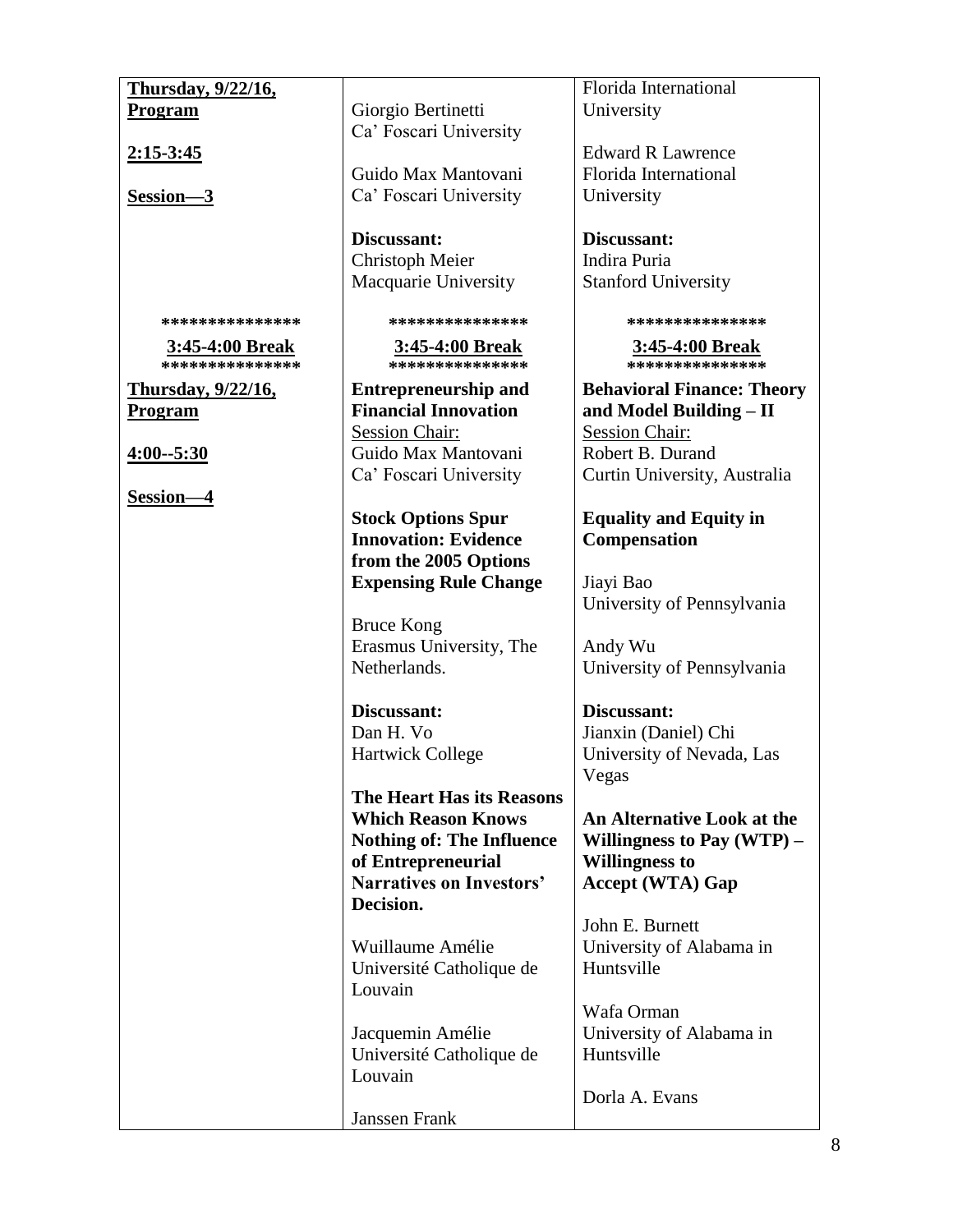| Université Catholique de | University of Alabama in                                                                                     |
|--------------------------|--------------------------------------------------------------------------------------------------------------|
| Louvain                  | Huntsville                                                                                                   |
|                          |                                                                                                              |
| Discussant:              | Discussant:                                                                                                  |
| Bruce Kong               | Mike Dempsey                                                                                                 |
| Erasmus University, The  | <b>RMIT University, Australia</b>                                                                            |
| Netherlands.             |                                                                                                              |
|                          | <b>Academic Finance: Do We</b>                                                                               |
|                          | <b>Have a Credibility Gap</b>                                                                                |
|                          | <b>With Institutional Practice?</b>                                                                          |
|                          |                                                                                                              |
|                          | Mike Dempsey                                                                                                 |
| Dan H. Vo                | <b>RMIT University, Australia</b>                                                                            |
| <b>Hartwick College</b>  |                                                                                                              |
|                          | Discussant:                                                                                                  |
| Discussant:              | Jiayi Bao                                                                                                    |
| Wuillaume Amélie         | University of Pennsylvania                                                                                   |
|                          |                                                                                                              |
| Louvain                  |                                                                                                              |
|                          |                                                                                                              |
|                          | <b>Patents and Early-stage</b><br><b>Financing: Matching</b><br>versus Signaling<br>Université Catholique de |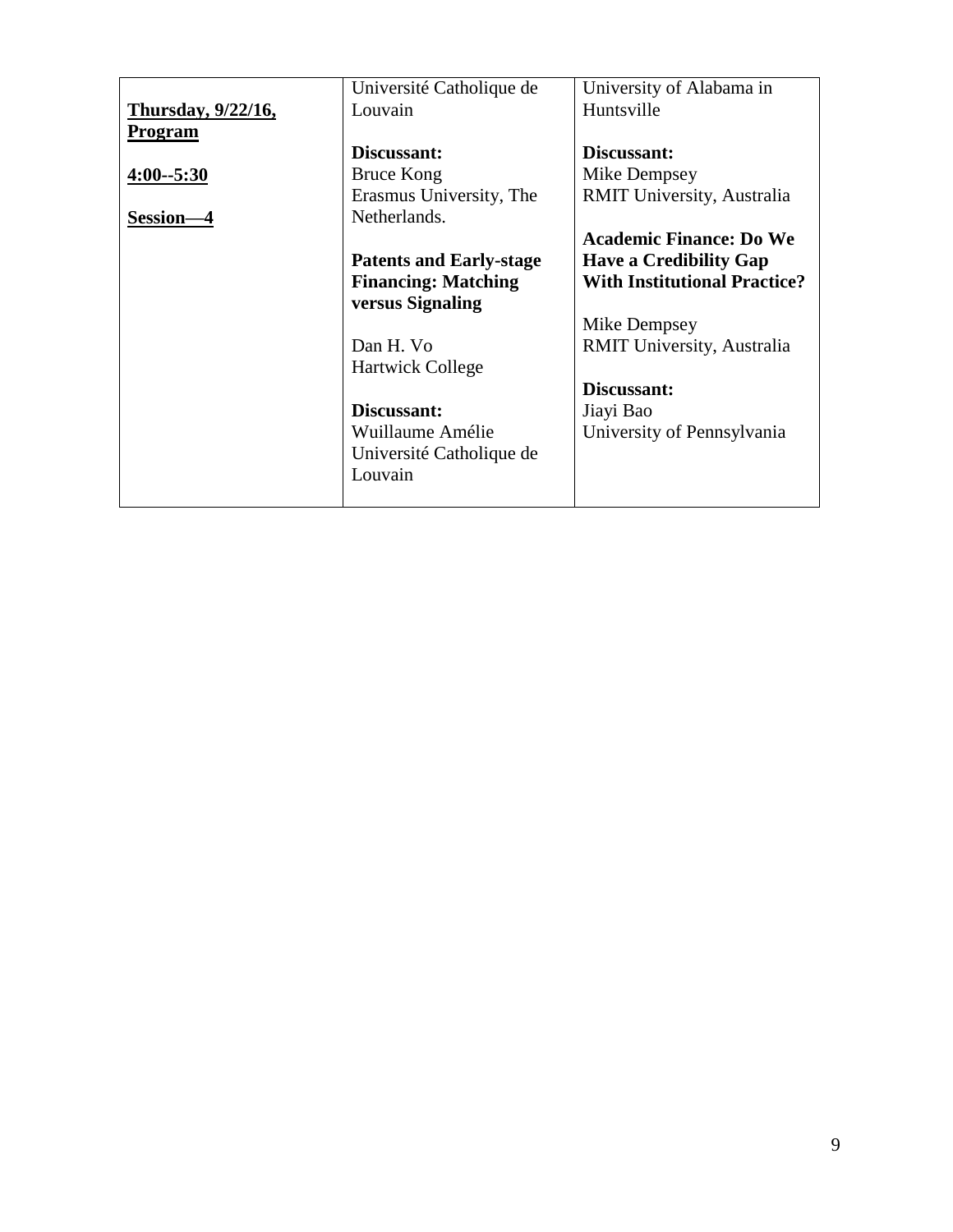### **Friday Program, September 23, 2016**

#### **7:30-8:30 AM Registration & Continental Breakfast Location: Front of Meeting Room 208-A, at the Event Services/Student Union**, located at 4505 S Maryland Pkwy, Paradise, Las Vegas, Nevada 89154; <http://www.unlv.edu/eventservices>

#### **8:30-10:00 AM Session 5**

|                          | <b>Track A</b>                                                                                                  | <b>Track B</b>                                                                                                                         |
|--------------------------|-----------------------------------------------------------------------------------------------------------------|----------------------------------------------------------------------------------------------------------------------------------------|
| <b>Morning Sessions</b>  | <b>Meeting Room: 219</b>                                                                                        | <b>Meeting Room: 224</b>                                                                                                               |
| Friday, 9/23/16, Program | <b>Sentiments, Volatility, and</b><br>$Risk - III$                                                              | <b>Behavioral Finance: Theory</b><br>and Model Building - II                                                                           |
|                          | <b>Session Chair:</b>                                                                                           | <b>Session Chair:</b>                                                                                                                  |
| 8:30-10:00               | James D. Philpot                                                                                                | Eben Otuteye                                                                                                                           |
|                          | <b>Missouri State University</b>                                                                                | University of New Brunswick<br>Fredericton                                                                                             |
| Session-5                |                                                                                                                 |                                                                                                                                        |
|                          | <b>Determinants of Foreign</b><br><b>Currency Savings:</b><br><b>Evidence from Google</b><br><b>Search Data</b> | <b>A Critique of Modern</b><br><b>Portfolio Theory and Asset</b><br><b>Pricing Models from a</b><br><b>Value Investing Perspective</b> |
|                          | Svatopluk Kapounek<br>Mendel University                                                                         | Eben Otuteye<br>University of New Brunswick<br>Fredericton                                                                             |
|                          | Vilma Deltuvaitė                                                                                                |                                                                                                                                        |
|                          | Kaunas University                                                                                               | Mohammad Siddiquee<br>University of New Brunswick                                                                                      |
|                          | Petr Koráb                                                                                                      | Saint John                                                                                                                             |
|                          | Mendel University                                                                                               |                                                                                                                                        |
|                          |                                                                                                                 | Discussant:                                                                                                                            |
|                          | Discussant:                                                                                                     | <b>Farrokh Trevor Rogers</b>                                                                                                           |
|                          | Daniel Perez-Liston                                                                                             | University of Hawaii, Manoa                                                                                                            |
|                          | University of St. Thomas-                                                                                       | <b>Culture and Foreign Bias in</b>                                                                                                     |
|                          | Houston                                                                                                         | <b>U.S. Global Fund</b>                                                                                                                |
|                          | <b>Does Investor Sentiment</b>                                                                                  | <b>Investment: A Multilevel</b>                                                                                                        |
|                          | <b>Help To Predict Future</b>                                                                                   | <b>Model</b>                                                                                                                           |
|                          | <b>Mexican Stock Market</b>                                                                                     |                                                                                                                                        |
|                          | <b>Returns?</b>                                                                                                 | <b>Farrokh Trevor Rogers</b>                                                                                                           |
|                          |                                                                                                                 | University of Hawaii, Manoa                                                                                                            |
|                          | Daniel Perez-Liston                                                                                             | Discussant:                                                                                                                            |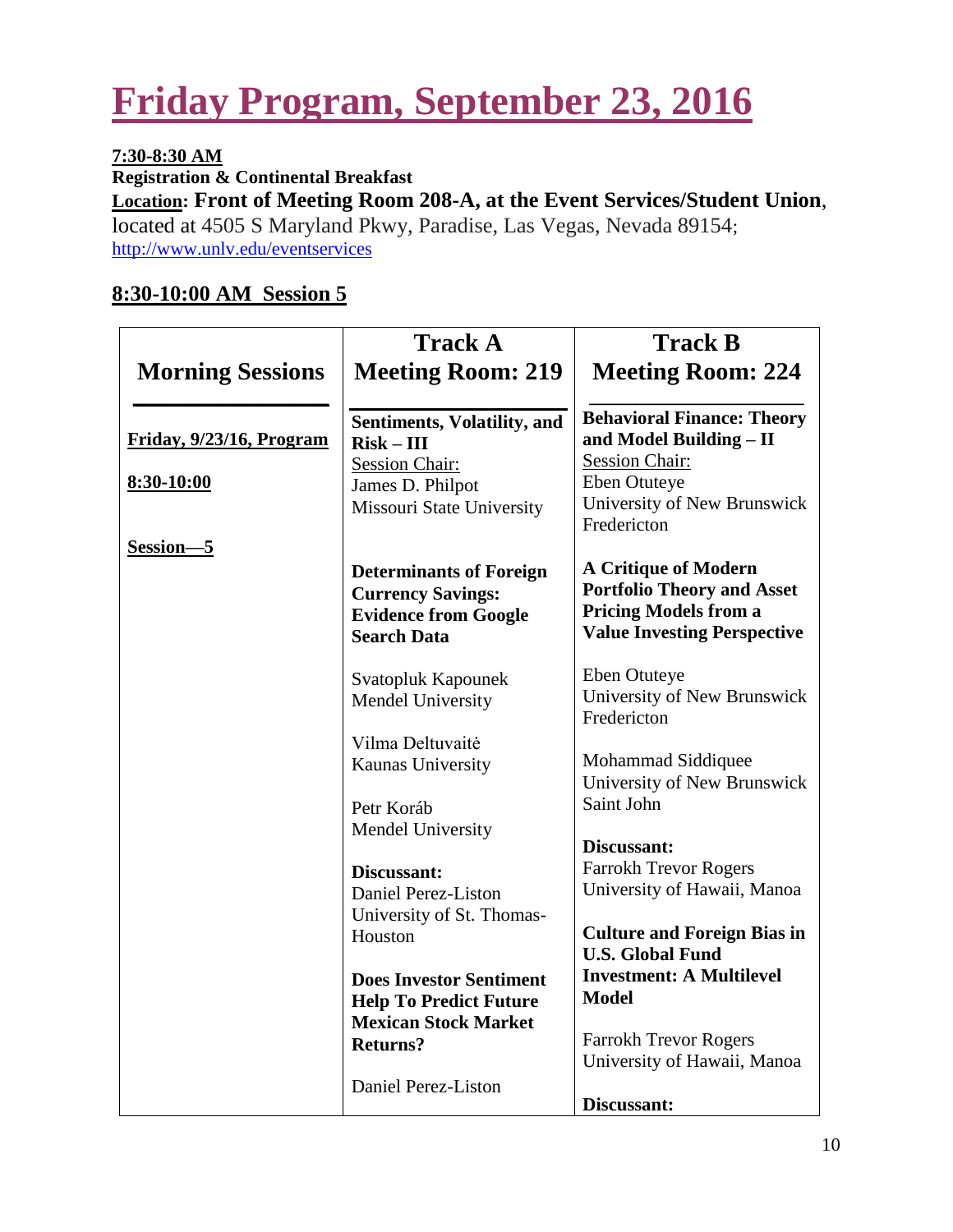|                                    | University of St. Thomas-                             | Ahmed Alzahrani                  |
|------------------------------------|-------------------------------------------------------|----------------------------------|
| Friday, 9/23/16, Program           | Houston                                               | Institute of Public              |
|                                    |                                                       | Administration, Saudi Arabia     |
| <u>8:30-10:00</u>                  | Patricio Torres-Palacio                               |                                  |
|                                    | University of St. Thomas-                             | <b>You Have Been Flagged:</b>    |
|                                    | Houston                                               | <b>Natural Experiment in the</b> |
| Session-5                          |                                                       | <b>Saudi Stock Market</b>        |
|                                    | Gulfem Bayram                                         |                                  |
|                                    | University of St. Thomas-                             | Ahmed Alzahrani                  |
|                                    | Houston                                               | Institute of Public              |
|                                    |                                                       | Administration, Saudi Arabia     |
|                                    | Discussant:                                           |                                  |
|                                    | James D. Philpot                                      | Ahmed Humedi                     |
|                                    | Missouri State University                             | <b>Human Resource</b>            |
|                                    |                                                       | Development Fund, Saudi          |
|                                    | <b>Investor Behavior in Face</b>                      | Arabia                           |
|                                    | of Extreme Volatility -<br><b>Evidence from China</b> | Discussant:                      |
|                                    | $(2013 - 2016)$                                       | Mohammad Siddiquee               |
|                                    |                                                       | University of New Brunswick      |
|                                    | James D. Philpot                                      | Saint John                       |
|                                    | <b>Missouri State University</b>                      |                                  |
|                                    |                                                       |                                  |
|                                    | Ying Jenny Zhang                                      |                                  |
|                                    | Missouri State University                             |                                  |
|                                    |                                                       |                                  |
|                                    | Xin Zhou                                              |                                  |
|                                    | New York University-                                  |                                  |
|                                    | Shanghai                                              |                                  |
|                                    |                                                       |                                  |
|                                    | Discussant:                                           |                                  |
|                                    | Svatopluk Kapounek                                    |                                  |
|                                    | Mendel University                                     |                                  |
|                                    |                                                       |                                  |
|                                    |                                                       |                                  |
| ***********                        | ***********                                           | ***********                      |
| $10:00-10:15$ am                   | $10:00-10:15$ am                                      | $10:00-10:15$ am                 |
| <b>Short Break</b><br>************ | <b>Short Break</b><br>***********                     | <b>Short Break</b>               |
|                                    |                                                       |                                  |
|                                    |                                                       |                                  |
|                                    |                                                       |                                  |
|                                    |                                                       |                                  |
|                                    |                                                       |                                  |
|                                    |                                                       |                                  |
|                                    |                                                       |                                  |
|                                    |                                                       |                                  |
|                                    |                                                       |                                  |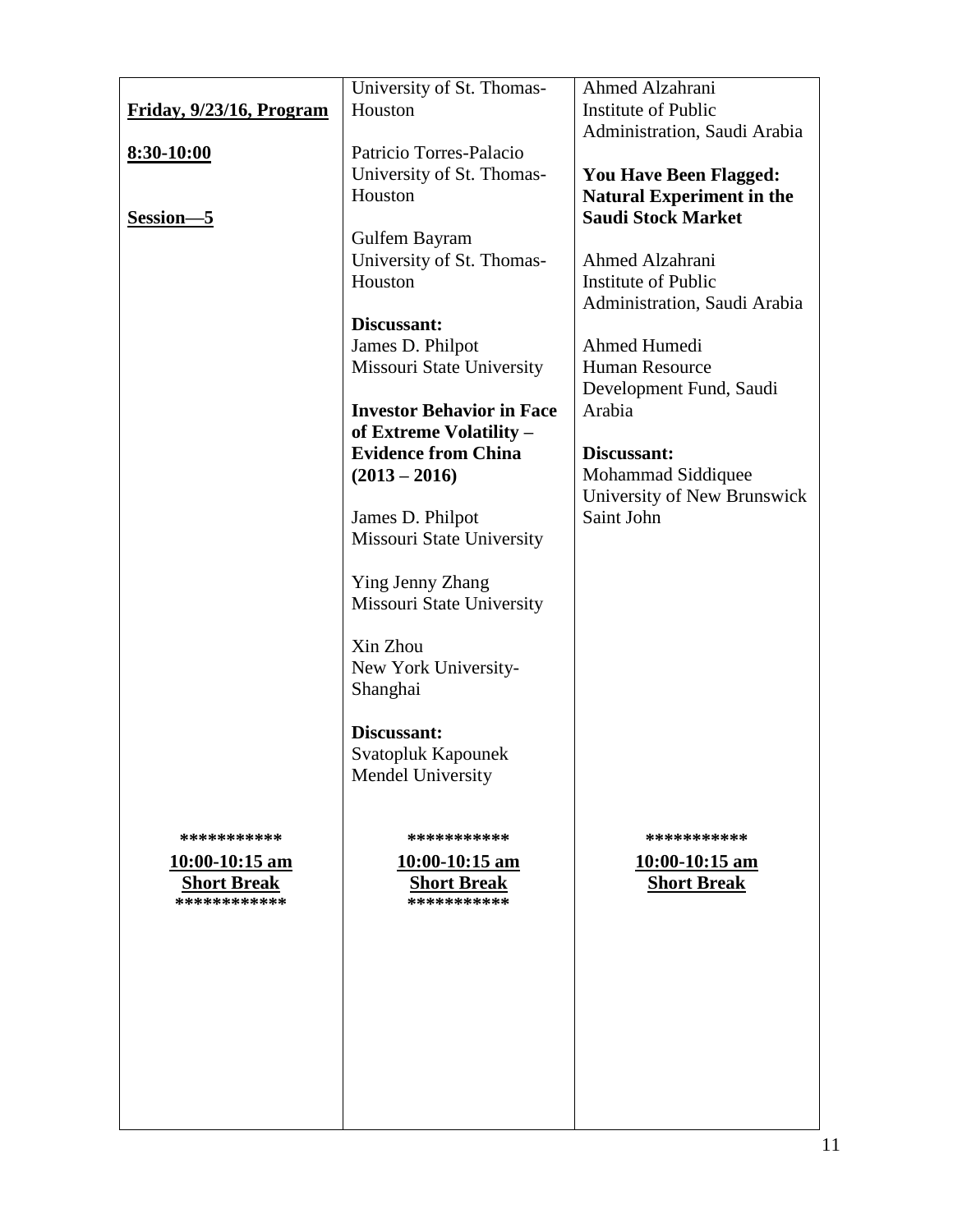|                          | <b>Track A</b>                                                                                                                                                                  | <b>Track B</b>                                                                                                                                                                                   |
|--------------------------|---------------------------------------------------------------------------------------------------------------------------------------------------------------------------------|--------------------------------------------------------------------------------------------------------------------------------------------------------------------------------------------------|
| Friday, 9/23/16, Program | <b>Meeting Room: 219</b>                                                                                                                                                        | <b>Meeting Room: 224</b>                                                                                                                                                                         |
| <u>10:15-11:45</u>       |                                                                                                                                                                                 |                                                                                                                                                                                                  |
| Session-                 | <b>Behavioral Finance,</b><br><b>Retirement Planning, and</b><br><b>Investors Decision Making</b><br><b>Session Chair:</b><br>Mary Riddel<br>University of Nevada, Las<br>Vegas | <b>Behavioral Finance Aspects</b><br>of Trading and Investing -<br>Ш<br><b>Session Chair:</b><br>Mohammad Siddiquee<br>University of New Brunswick<br>Saint John                                 |
|                          | <b>Achieving American</b><br><b>Retirement Prosperity by</b><br><b>Changing Social Norms,</b><br>Mindfulness, and<br><b>Thinking Technology</b>                                 | <b>Past Performance is No</b><br><b>Guarantee of Past Results:</b><br><b>Evaluating the Disparity</b><br><b>Between Benchmarks of</b><br><b>Asset Performance and</b><br><b>Investor Returns</b> |
|                          | Peter H. Huang, University<br>of Colorado Law School                                                                                                                            | <b>Matt Lampert</b><br>Socionomics Institute                                                                                                                                                     |
|                          | Discussant:<br><b>Jack Towarnicky</b><br><b>Employee Benefits</b><br>Attorney                                                                                                   | Matthew A. Pooley<br>Electrical Engineering and<br>Computer Science Practice,<br>Exponent, Inc.                                                                                                  |
|                          | The $401(k)$ as a Lifetime<br><b>Financial Instrument</b>                                                                                                                       | Discussant:                                                                                                                                                                                      |
|                          | <b>Jack Towarnicky</b><br><b>Employee Benefits</b><br>Attorney                                                                                                                  | <b>Agyenim Boateng</b><br>Glasgow Caledonian<br>University, UK                                                                                                                                   |
|                          | Discussant:<br>Peter H. Huang, University<br>of Colorado Law School                                                                                                             | <b>Country Governance and</b><br><b>Stock Market Returns: A</b><br><b>Cross-Sectional Study</b>                                                                                                  |
|                          |                                                                                                                                                                                 | Sidika Gulfem Bayram<br>University of St. Thomas-                                                                                                                                                |
|                          | The Home Bias and<br><b>Young Individual</b>                                                                                                                                    | Houston                                                                                                                                                                                          |
|                          | <b>Investors</b>                                                                                                                                                                | Daniel Liston Perez<br>University of St. Thomas-                                                                                                                                                 |
|                          | Razan Salem, Anglia<br>Ruskin University, UK                                                                                                                                    | Houston                                                                                                                                                                                          |
|                          | Discussant:<br>Victor Ricciardi<br>Goucher College                                                                                                                              | Discussant:<br>Mohammad Siddiquee<br>University of New Brunswick<br>Saint John                                                                                                                   |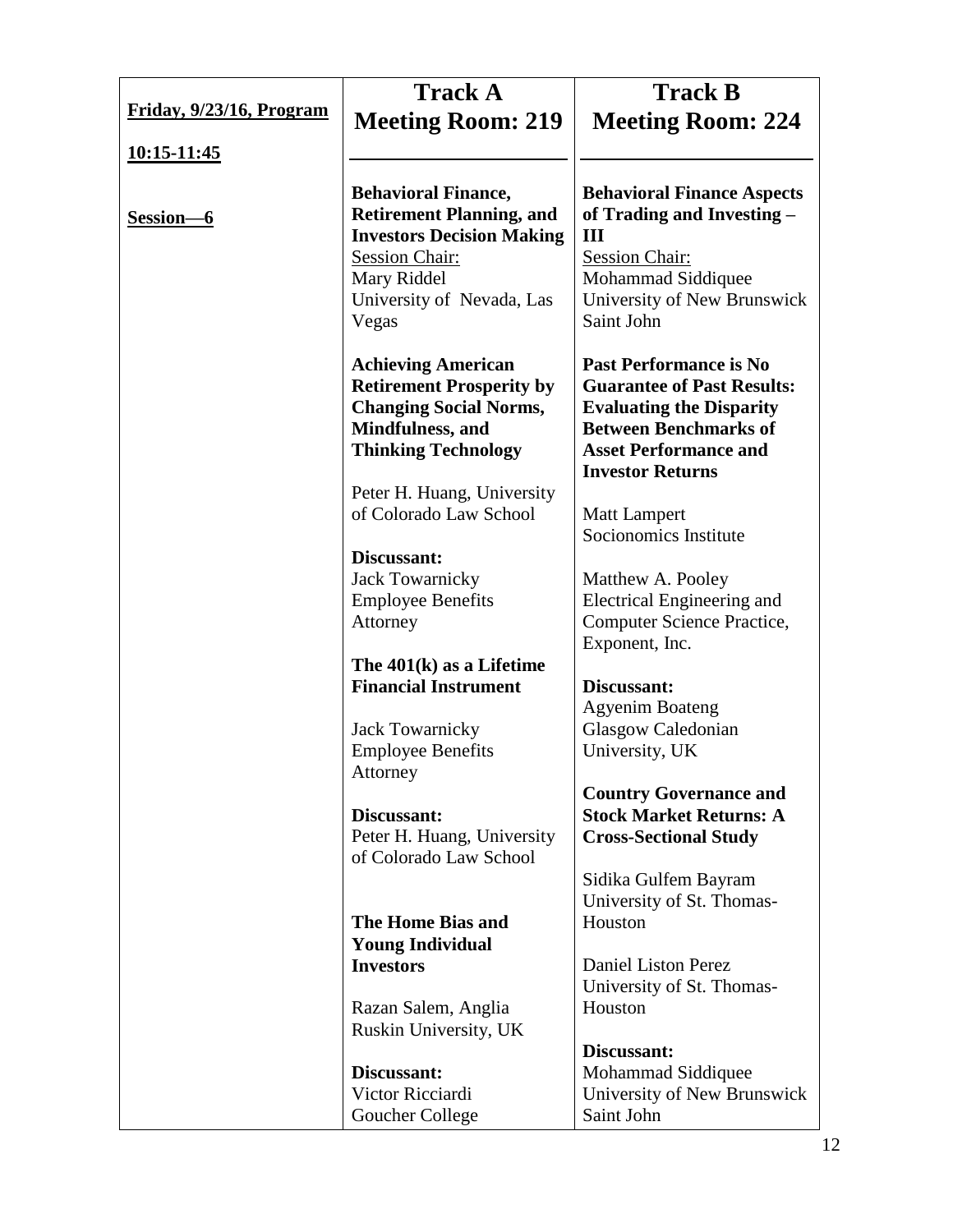| Friday, 9/23/16, Program<br><u>10:15-11:45</u>                               | <b>Track A</b><br><b>Meeting Room: 219</b>                                                 | <b>Track B</b><br><b>Meeting Room: 224</b>                                                                                                                                    |
|------------------------------------------------------------------------------|--------------------------------------------------------------------------------------------|-------------------------------------------------------------------------------------------------------------------------------------------------------------------------------|
| <b>Session-6- Contined</b>                                                   |                                                                                            | Section 6, Track B- continued<br><b>Government Investment</b><br>policy and Stock Market<br><b>Reactions: Evidence from</b><br><b>Chinese Acquisitions</b><br><b>Overseas</b> |
|                                                                              |                                                                                            | <b>Agyenim Boateng</b><br>Glasgow Caledonian<br>University, UK                                                                                                                |
|                                                                              |                                                                                            | Min Du<br>Leeds Beckett University, UK                                                                                                                                        |
|                                                                              |                                                                                            | Discussant:<br><b>Matt Lampert</b><br>Socionomics Institute                                                                                                                   |
| $11:45-12:45$ pm                                                             | $11:45-12:45$ pm                                                                           | 11:45-12:45 pm                                                                                                                                                                |
|                                                                              | <b>Meeting Room: 219</b>                                                                   | <b>Meeting Room: 219</b>                                                                                                                                                      |
| ***********                                                                  | ***********                                                                                | ***********                                                                                                                                                                   |
| <b>Working Lunch &amp;</b><br><b>Networking (in Room 219)</b><br>*********** | <b>Working Lunch &amp;</b><br><b>Networking (in Room 219)</b><br>***********               | <b>Working Lunch &amp;</b><br><b>Networking (in Room 219)</b><br>***********                                                                                                  |
| 12:45-2:45                                                                   | 12:45-2:45                                                                                 | 12:45-2:45                                                                                                                                                                    |
| Session-7                                                                    | <b>Behavioral Finance &amp;</b><br><b>Economics-2016: Issues</b><br>and Challenges         | <b>Behavioral Finance &amp;</b><br><b>Economics-2016: Issues and</b><br><b>Challenges</b>                                                                                     |
|                                                                              | <b>A Round Table Discussion</b>                                                            | <b>A Round Table Discussion</b>                                                                                                                                               |
|                                                                              | Panel Coordinator:<br>R. Russell Yazdipour<br>Academy of Behavioral<br>Finance & Economics | Panel Coordinator:<br>R. Russell Yazdipour<br>Academy of Behavioral<br>Finance & Economics                                                                                    |
|                                                                              | <b>Panel Members:</b>                                                                      | <b>Panel Members:</b>                                                                                                                                                         |
|                                                                              | Robert B. Durand                                                                           | Robert B. Durand                                                                                                                                                              |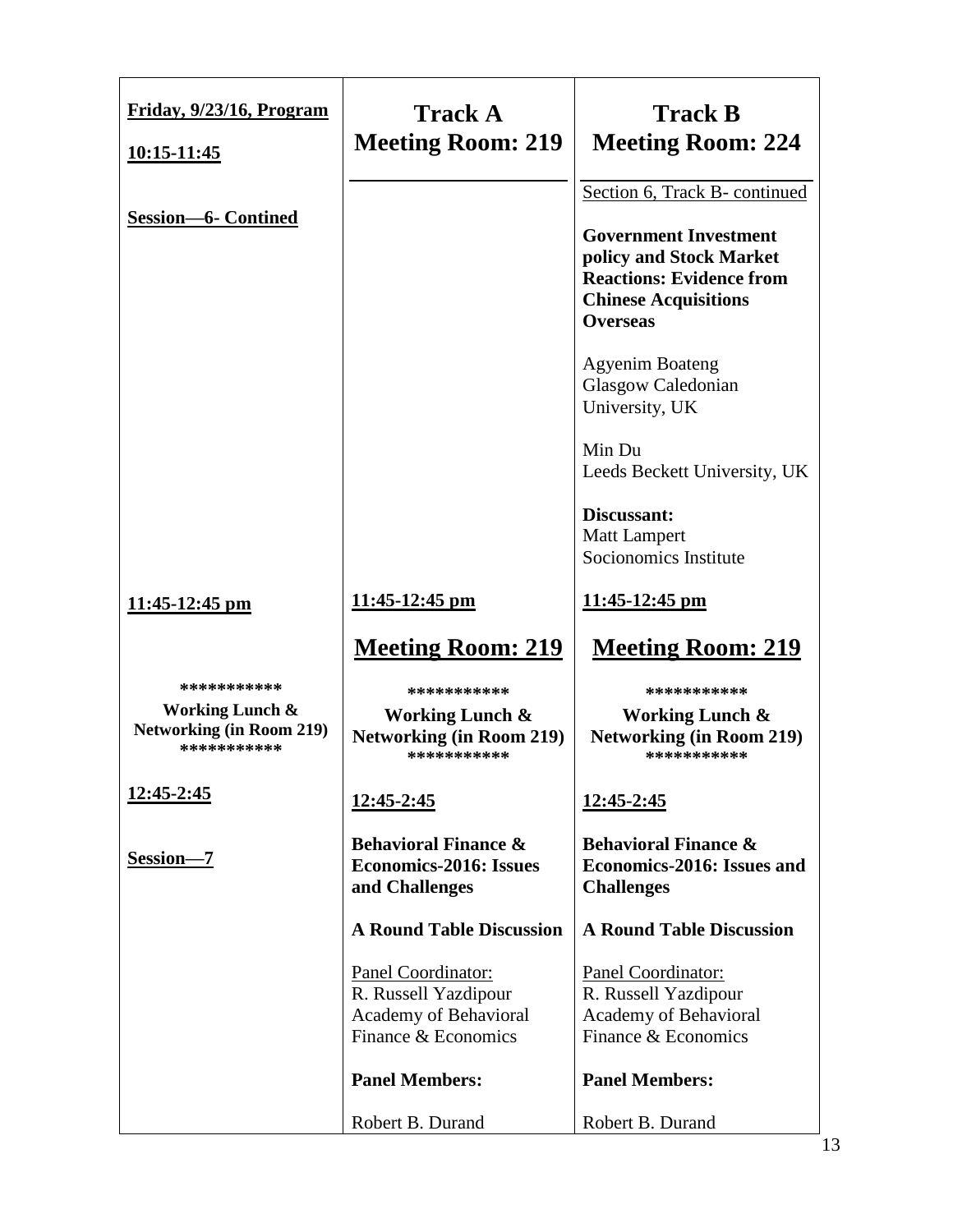|                                                                               | Curtin University, Australia                                                                                                                                                                | Curtin University, Australia                                                                                                                                               |
|-------------------------------------------------------------------------------|---------------------------------------------------------------------------------------------------------------------------------------------------------------------------------------------|----------------------------------------------------------------------------------------------------------------------------------------------------------------------------|
| Friday, 9/23/16, Program<br><u>12:45-2:45</u>                                 | Monika Gehde-Trapp<br>University of Hohenheim,<br>Germany                                                                                                                                   | Monika Gehde-Trapp<br>University of Hohenheim,<br>Germany                                                                                                                  |
| Session-7                                                                     | Guido Max Mantovani<br>Università Ca' Foscari,<br>Venezia &<br>H.E.R.M.E.S. Universities,<br>Strasbourg                                                                                     | Guido Max Mantovani<br>Università Ca' Foscari,<br>Venezia &<br>H.E.R.M.E.S. Universities,<br>Strasbourg                                                                    |
|                                                                               | Victor Ricciardi<br>Goucher College                                                                                                                                                         | Victor Ricciardi<br>Goucher College                                                                                                                                        |
|                                                                               | R. Russell Yazdipour<br><b>Academy of Behavioral</b><br>Finance & Economics                                                                                                                 | R. Russell Yazdipour<br>Academy of Behavioral<br>Finance & Economics                                                                                                       |
|                                                                               | <b>Behavioral Aspects of</b><br><b>Financial Decision</b><br><b>Making: A Brief Report</b><br>on the State of Teaching<br>and Learning across<br><b>American Business</b><br><b>Schools</b> | <b>Behavioral Aspects of</b><br><b>Financial Decision Making:</b><br>A Brief Report on the State<br>of Teaching and Learning<br>across American Business<br><b>Schools</b> |
|                                                                               | R. Russell Yazdipour<br>California State University<br>and Academy of Behavioral<br>Finance & Economics                                                                                     | R. Russell Yazdipour<br>California State University<br>and Academy of Behavioral<br>Finance & Economics                                                                    |
| *****************<br>$3:00$ PM<br><b>Conference Ends</b><br>***************** | ****************<br>3:00 PM<br><b>Conference Ends</b><br>*****************                                                                                                                  | ****************<br>$3:00$ PM<br><b>Conference Ends</b><br>*****************                                                                                               |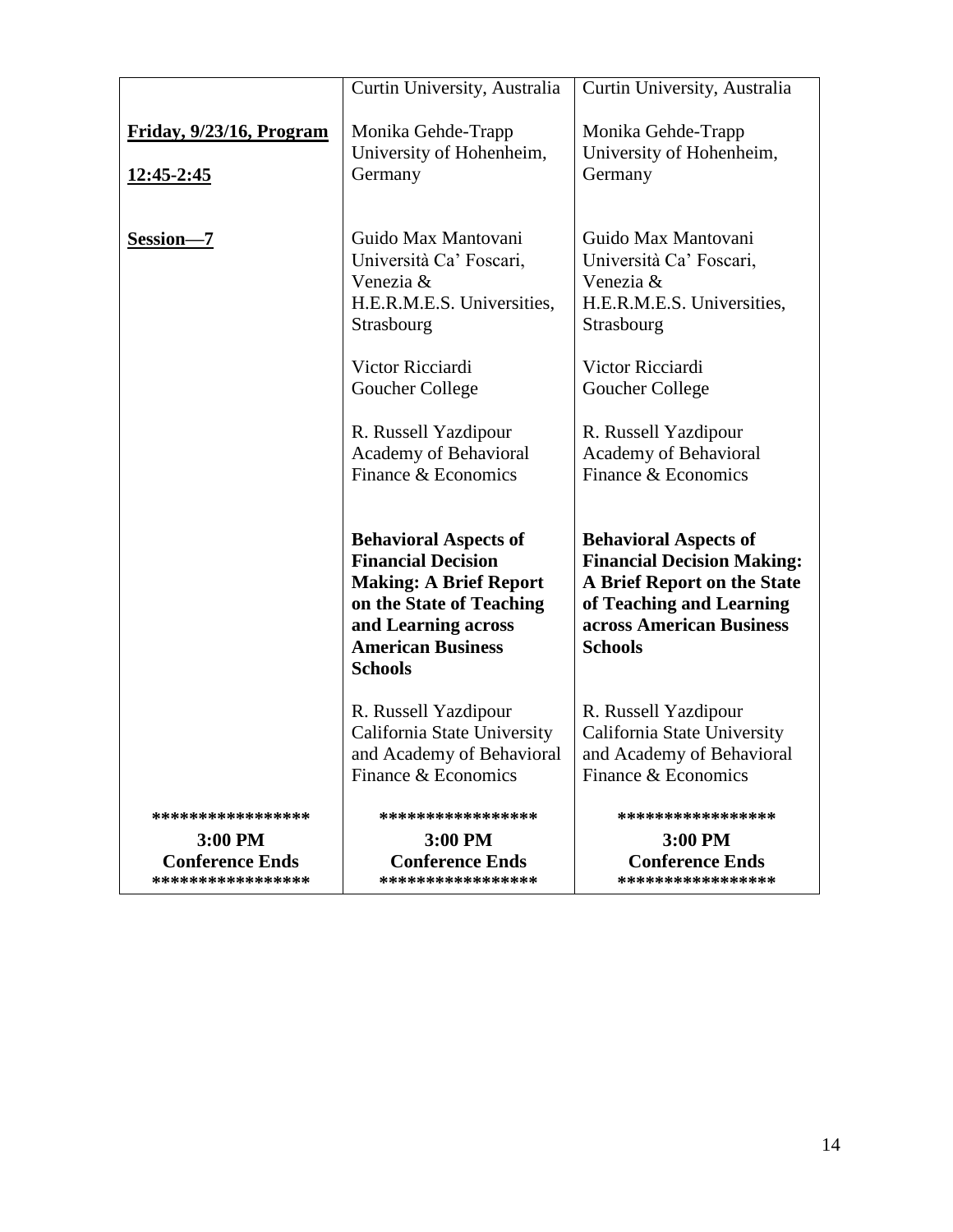

# *The Journal of Behavioral Finance & Economics- JBF&E*

*Under NEW Management and Editorial Office*

**Co-Editors: James Ang, Marie-Helene Broihanne, Werner DeBondt, John Nofsinger.**

> **Managing Editor: Edward R. Lawrence**

> **<http://www.aobf.org/>**